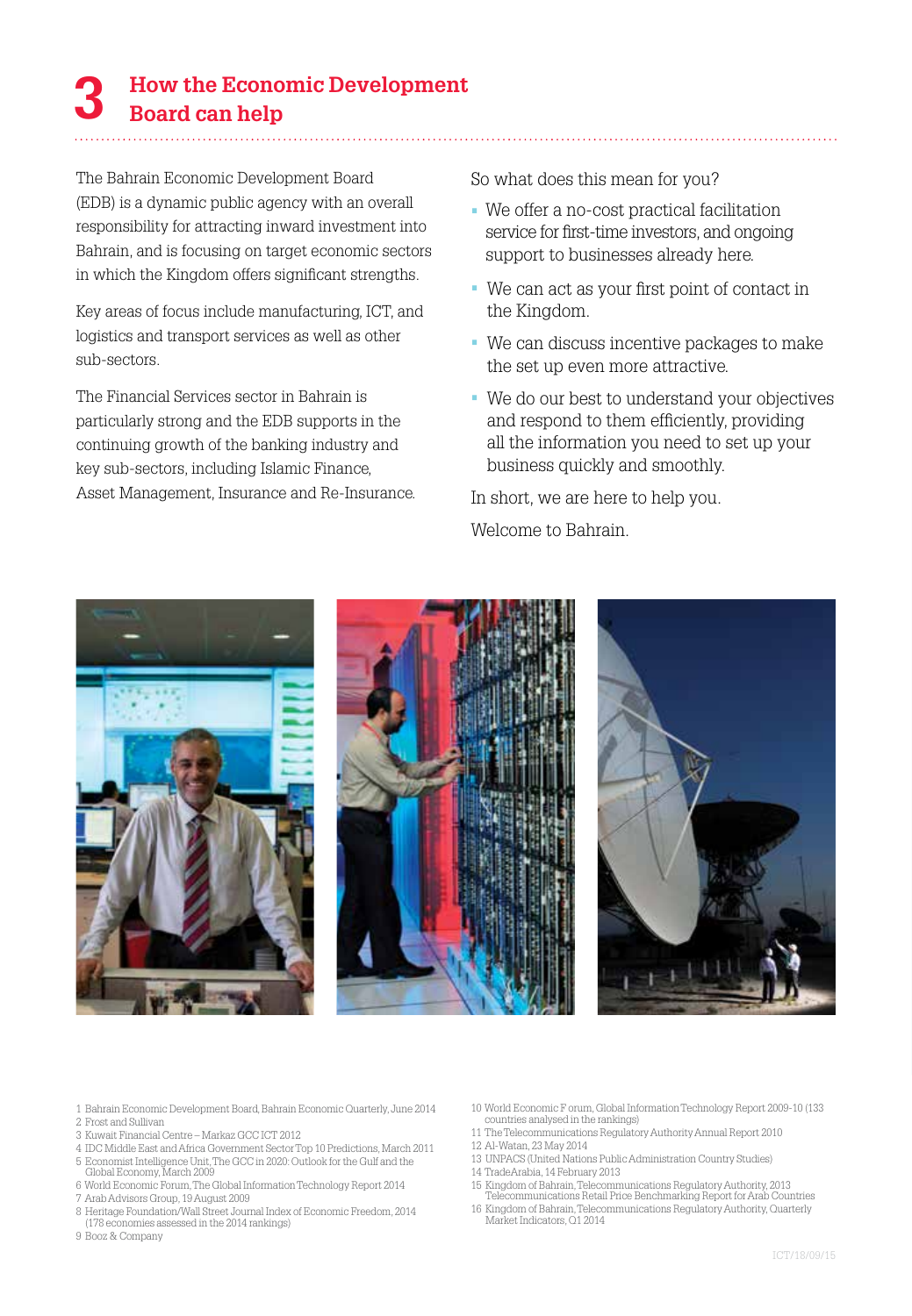- The Middle East's most liberal information, communications and technology (ICT) market, with the strongest infrastructure
- Best access to high-growth Gulf market
- Robust track record, with forward-looking plans for technology and broadband infrastructure development
- 0% taxation, no free zone restrictions
- 100% foreign ownership
- Low cost of operation and living
- No restrictions imposed on Voice over Internet Protocol (VoIP)
- Excellent test ground for products, due to small, diverse population
- Active US Free Trade Agreement enables highly credible intellectual property legislation
- One of the region's highest mobile and Internet penetration rates

### CONTACT US:

For all investment inquiries, please email us at: invest@bahrainedb.com or visit www.bahrainedb.com You can also call us on +973 175 89 969 for general enquiries. Business hours: Sunday to Thursday, 8am to 4pm (GMT +3hrs)

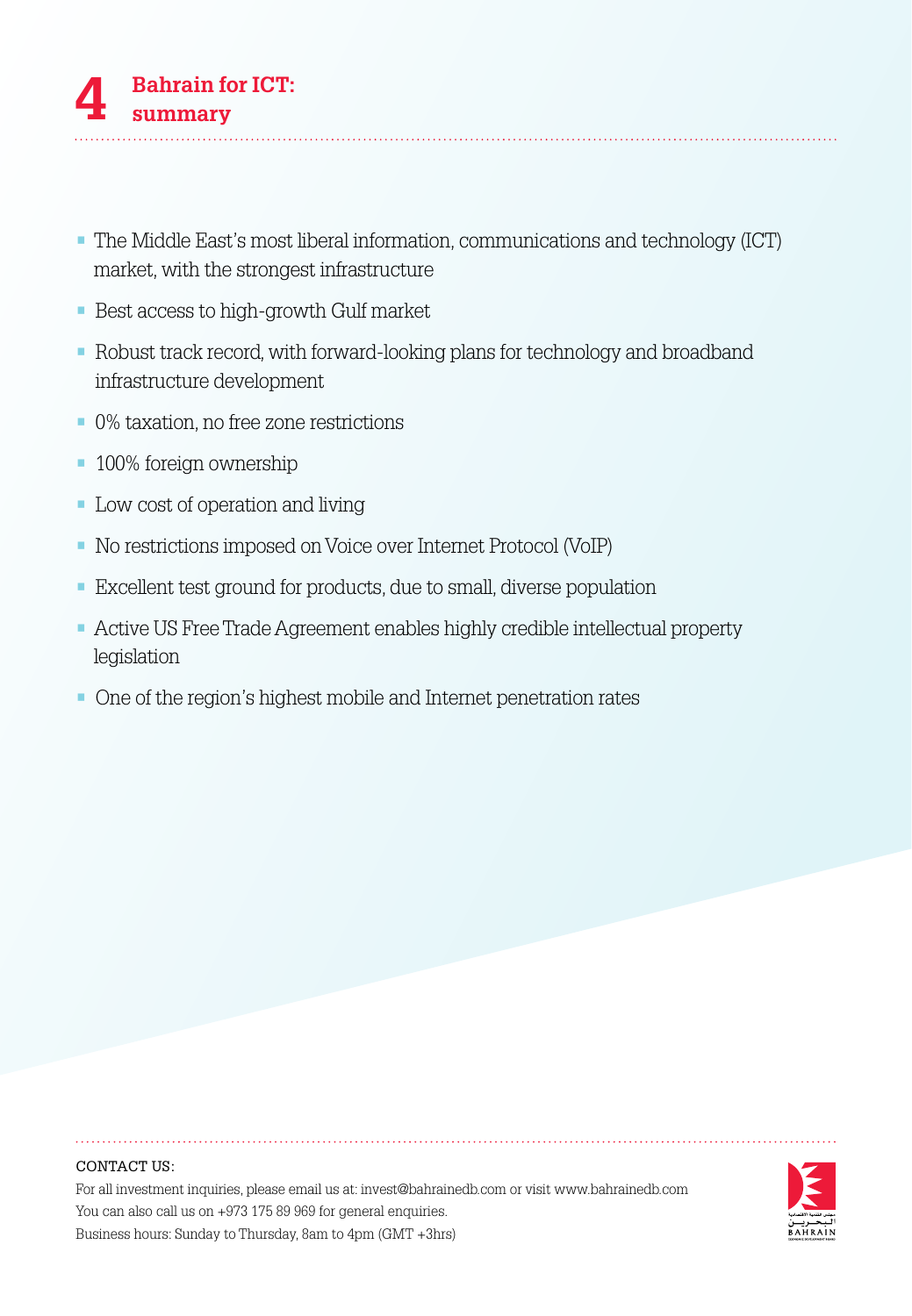**Information and Communications Technology**

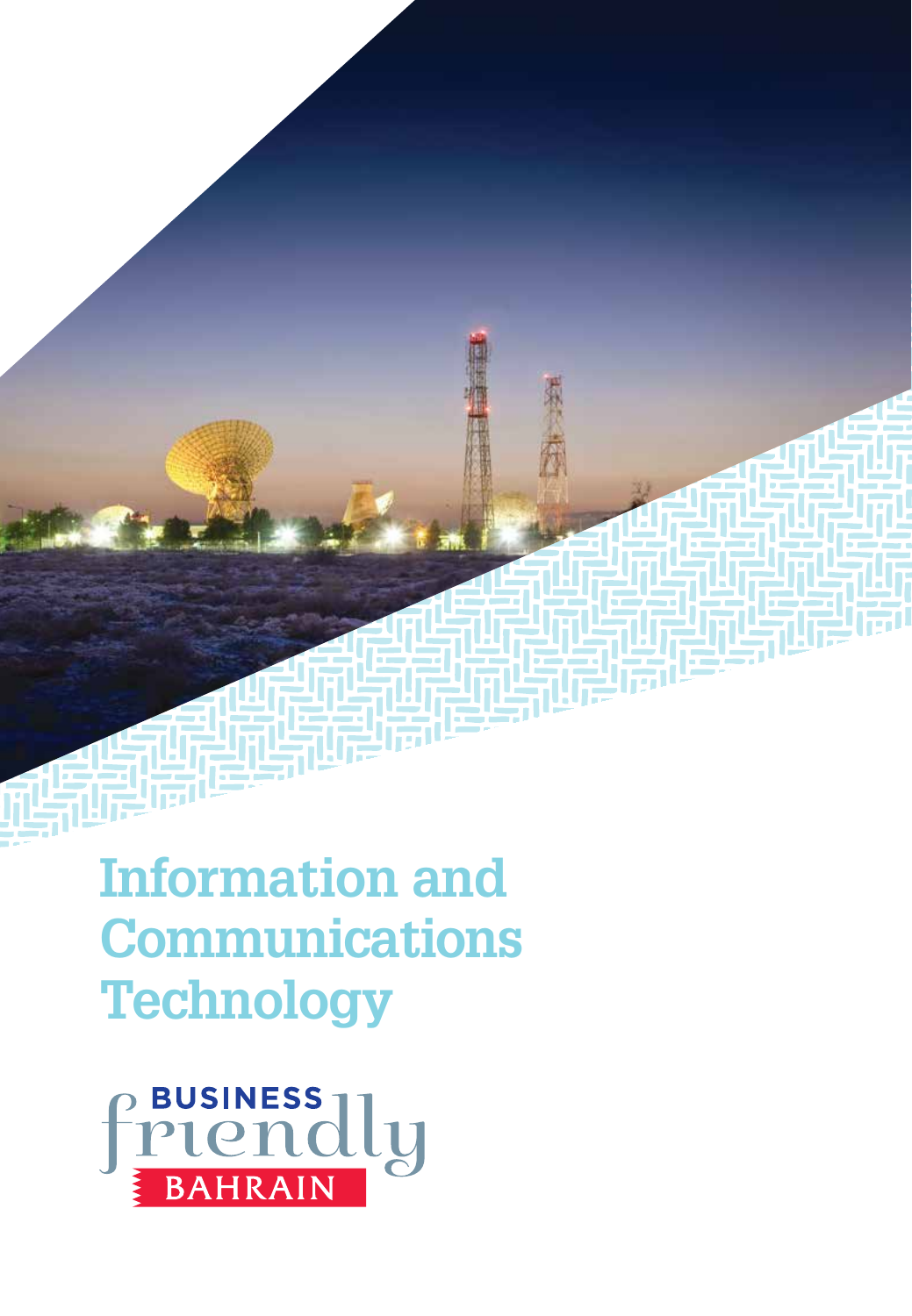# Welcome. We thank you for your interest in Bahrain's ICT market.

Our information and communications technology (ICT) sector's liberal business policies and advanced infrastructure make us stand apart in the Middle East, both as a thriving domestic marketplace and as a base for accessing the growing regional market.

Bahrain's high mobile and Internet penetration rates create opportunities, as does the fact we are a leading financial services centre. When it comes to tapping the region's robust ICT growth, you benefit from our proximity to the Middle East's largest markets, as well as our innovative ICT policies and status as the Arab world's freest economy.

All of this explains why leading global ICT companies are selecting Bahrain as their base in the Gulf, and why inward investment increased by 12% 2012-13.1 Other reasons would include low costs, our position as an excellent testing ground for local markets and our large number of free trade agreements.

These companies aren't alone: the UNCTAD World Investment Forum ranks Bahrain sixth globally for inward investment on a per capita basis.

# Best access to Gulf telecom and technology growth:

We give you the best access to the Gulf's growth market for ICT products and services. This includes mobile, with one of the world's highest penetration rates at over 120% and projected 10.2% CAGR growth to \$6.47 billion by 2020.2

Positioned between Saudi Arabia and Qatar, both of which are investing heavily in diversifying their economies, we are an ideal base for companies seeking to tap into rising regional ICT spending.

During the recessionary period of 2008-2009, while global ICT spending contracted, ICT spending in the Middle East grew by 6.6%; in the GCC, government and private sector ICT spending is forecast to reach \$318 billion by 2015.3

Governments also plan to lay an additional 60,000 kilometres of fibre-optic cable as part of a \$2.5 billion investment aimed at developing world-class telecommunications networks.4

Bahrain is the closest country to Saudi Arabia, and all of the Gulf markets are less than an hour's flight away. Access to every market in the Middle East is quick and efficient – by air, road and sea.

By 2020, forecasters have estimated that the Gulf economy of 36 million consumers will have expanded to be worth \$2 trillion.<sup>5</sup>

"Bahrain provides one of the most energetic environments for software development and solutions firms. Its talented workforce and forward-thinking policies enable companies to carve ambitious strategies for their business and broaden their regional presence."

CP Gurnani, President of International Operations at Tech Mahindra, India's 6th largest software exporter.

# A regional pioneer:

Having identified ICT as a key strategic sector for Bahrain, the government's policies have made us a regional leader in the development of telecommunications and the Internet.

Bahrain's commitment to the sector and its infrastructure are widely recognised. We were ranked in the top 30 countries worldwide for the fifth consecutive year in a leading international technology report, and first in the region for networked readiness. The report also ranks Bahrain fourteenth in the world for the use and development of ICT and tenth for the number of Internet users.6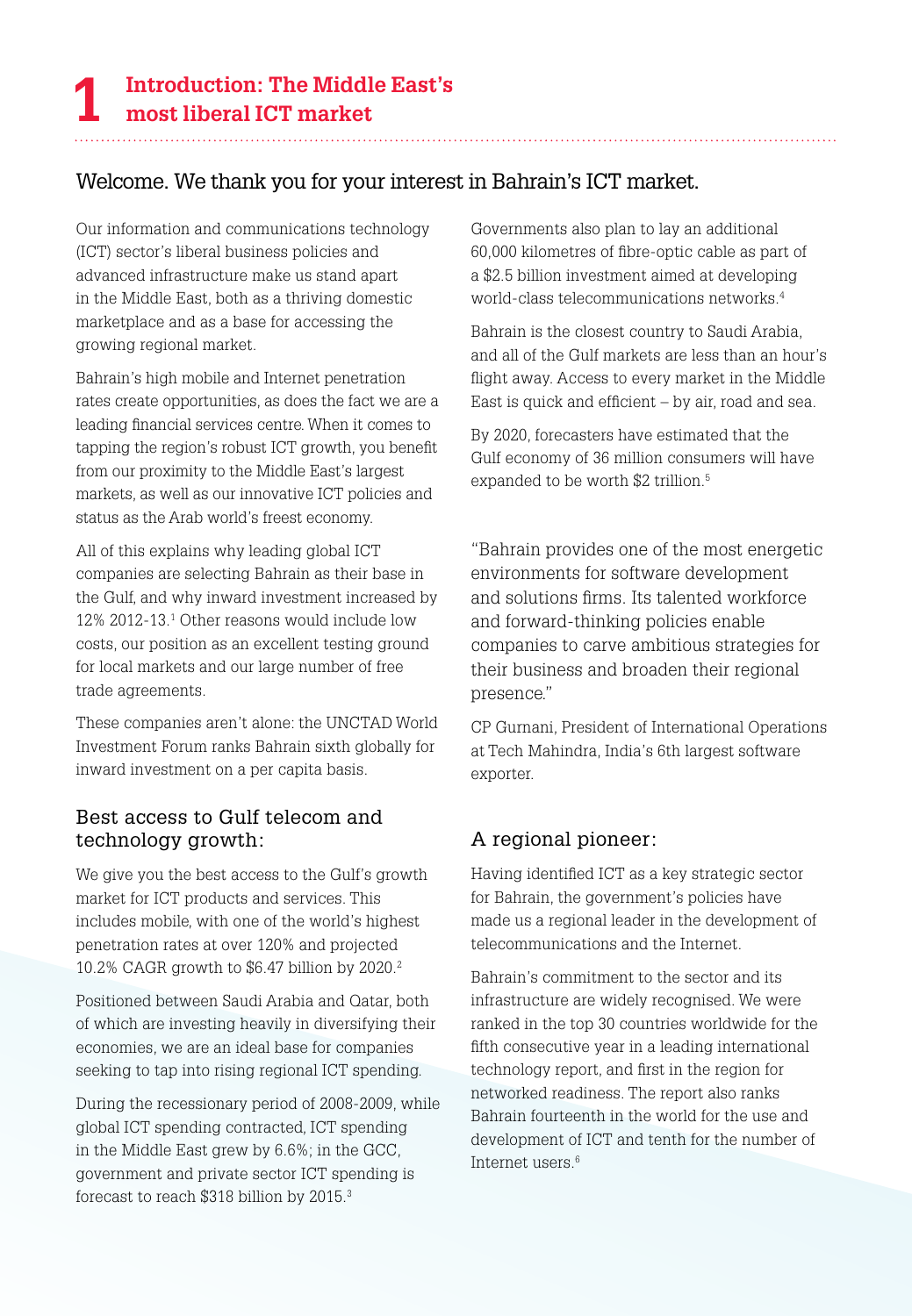The 2009 Total Country Connectivity Measure (TCCM) report, commissioned by the Arab Advisors Group, found that Arab broadband Internet markets have registered very positive growth. The TCCM is calculated by adding the household mainline penetration, cellular penetration, and Internet users' penetration rates in each country.

Of the 19 countries surveyed across the Arab world, Bahrain ranked second.7

In 2013 Bahrain launched a nationwide highspeed 4G network (LTE – Long Term Evolution) enabling download speeds up to 100 Mbps faster than the previous 3G mobile network.

# The Middle East's freest market:

Ongoing reforms and regulatory improvements have made Bahrain the freest economy in the Arab world for 19 consecutive years.

Today, the Index of Economic Freedom ranks us number 13 worldwide, and the only country from the MENA region to feature in the top 20, ahead of G7 economies such as Germany, France and Japan, as well as the major developing markets like China and India.<sup>8</sup>

In addition, we were the first Gulf state to liberalise our telecommunications market, in 2004, and the only Gulf country that imposes no restrictions on Voice over Internet Protocol (VoIP).

In Bahrain, you can retain 100% foreign ownership and benefit from one of the region's lowest tax regimes. You can also freely repatriate capital, profits and dividends.

The ICT sector in the Middle East experienced 10% compound annual growth between 2006 and 2011. It has the potential to reach \$173 billion and 7.5% of GDP by 2015.9

We have bilateral trade and economic agreements with more than 57 countries, including China, France, India, Singapore and the UK.

Our Free Trade Agreement with the United States has particular benefits for ICT companies, allowing you to exchange technology expertise and create opportunities for outsourcing software development.

Many large ICT companies are choosing to take advantage of our favourable business environment and to base their regional headquarters here.

- Cisco Hewlett-Packard Huawei
- Microsoft Software AG Tata Consultancy Services • Tech Mahindra • Zain

#### Leading the Middle East in ICT innovation

- 1864: 1st Middle Eastern country to connect to Indo-European telegraphic cable
- 1962: 1st to install a mainframe computer, at Bahrain Petroleum (BAPCO)
- 1969: 1st to install a satellite station, at Ras Abu Jarjour
- 1992: 1st to digitise national and international telephony switches
- 1995: 1st to launch an Internet service
- 2001: 1st to hold an online referendum
- 2004: 1st to liberalise telecommunications market
- 2005: 1st to introduce smartcards
- 2006: 1st launch 3G and 3.5G high-speed mobile broadband services
- 2007: 1st to provide nationwide WiMax wireless network
- 2008: 1st to provide nationwide NGN (Next Generation Network) in the world
- 2010: 1st in the Middle East in a United Nations e-government survey UN e-government special award: one of only three countries to make significant progress in improving its e-service and service delivery through e-participation<sup>12</sup>
- 2012: 2nd in the Gulf and wider Middle East in a United Nations e-government survey; ranked 36th of 192 countries worldwide by the UN Global e-government readiness survey for citizen access and inclusion<sup>13</sup>
- 2013: Launched e-Tendering system enabling suppliers to bid online for government contracts